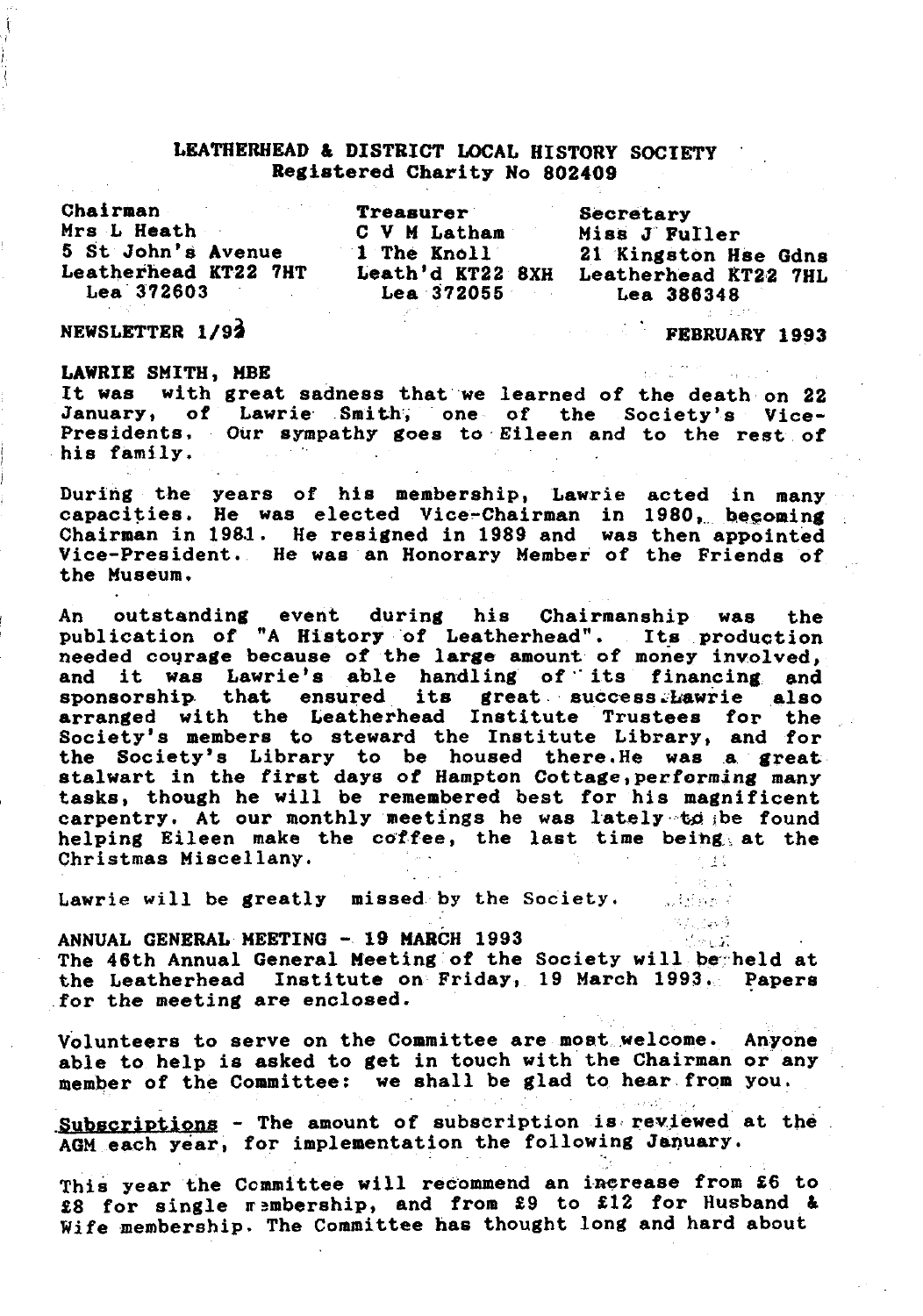**raising subscriptions, and although they are very reluctant to make this recommendation, increasing overheads have forced the decision. All costs are rising - printing, stationery, postage etc; also the Society has, after discussion with the Museum Trustees, recently assumed financial responsibility for the running costs of the Museum. And, of course, interest rates have dropped, substantially reducing the Society's income from its investments. It is hoped members will approve these increases in subscription.**

#### **1993 SUBSCRIPTIONS**

**This year's subscriptions were, due on 1 January. They are coming in well, but there are still a good many outstanding**  members are continuing their **membership,but the Secretary would be most grateful if anyone who wishes to resign would let her know. A subscription payment form is enclosed. Our Rules say that membership ends if payment is not received by 31 March.**

**flovenanta - As explained in the November 1992 Newsletter, the Treasurer has introduced a Covenant scheme. Very few have so far been received, but already £80 of tax can be reclaimed and added to the Society's income. So PLEASE complete the enclosed form and return it to the SECRETARY. Filling in the form is all you have to do - the Treasurer will do the rest. But please ensure that the Covenant is dated prior to the date of your payment,, otherwise tax cannot be claimed for this year.**

#### **NEW MEMBERS**

**We welcome these new members:**

**Alderman, J Aldridge, Mrs R Clark, Mrs P A Hunt, Mr t Mrs C Packham, Mrs V Payne, Mr & Mrs L W Roake, J Thursby, P A Woolmer, Mr & Mrs G F Ashtead**

**Stoke D 'Abernon Fetcham Leatherhead Banstead Oxshott** Epsom *Templecoabe, Somerset* **Leatherhead**

**ASHTEAD HISTORY PROJECT Photographs are sought showing:**

**1. The removal of the former 'Iron Church' from the site of the present St George**'b **Church to the site of the future Scout hut in Woodfield, in 1906, and**

**2. Placards erected at the end of Fars>: Lane, at the junction with Epsom Road, where Major Chance proposed to build shops cl950.**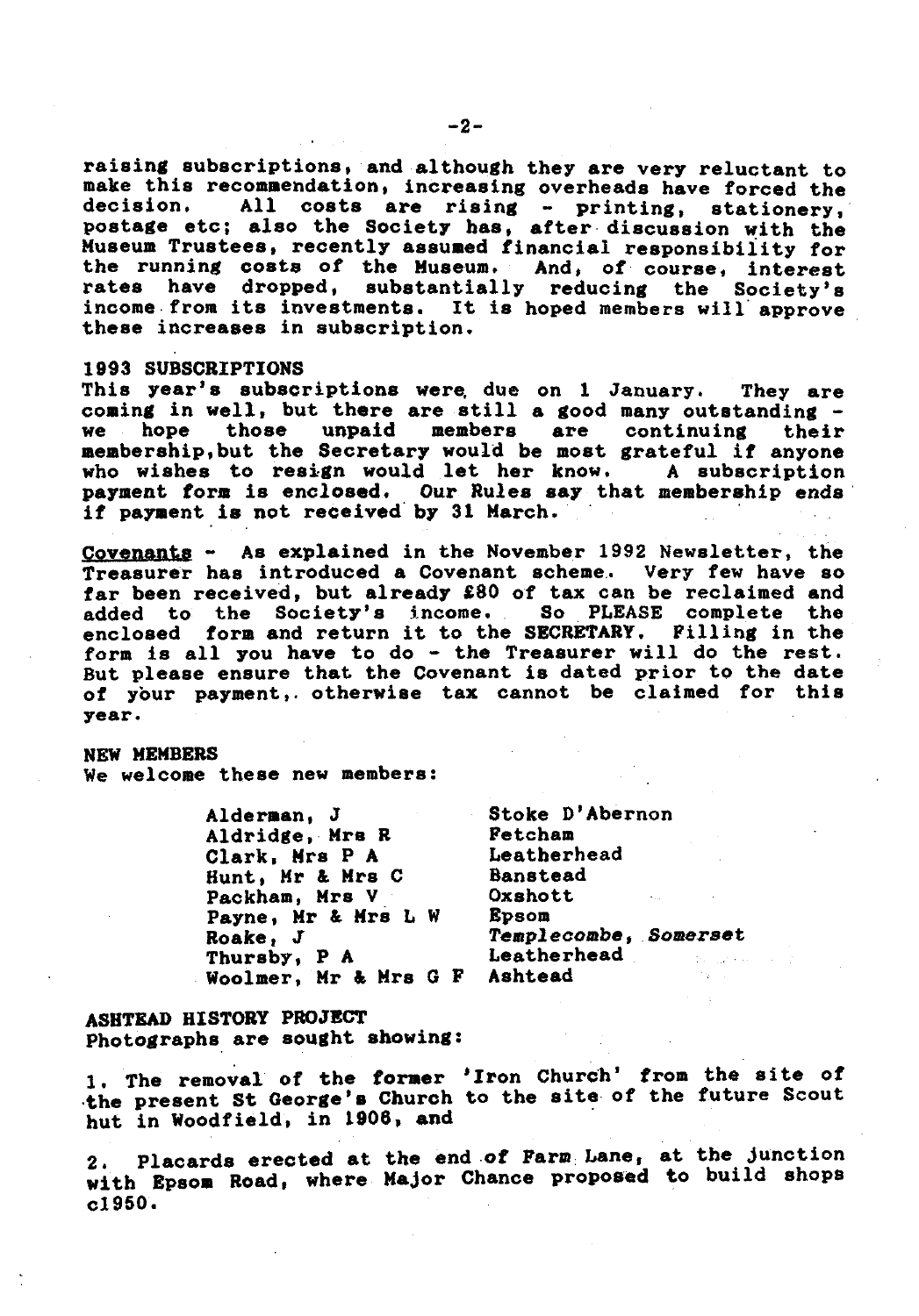**Locations are also sought for ASHTEAD PARISH MAGAZINES for 1915 to 1946 inclusive which are not to be found in the Society or Parish records.**

Please contact Howard Davies (0372-275542) or Alan Gillies **(0372-274616) if you can help.**

# **RECORDS**

**A number of recent developments** affecting the **Society's records will be of interest to members.**

Geoffrey Gollin, whose death was reported in the November 1992<br>Newsletter, had a large library of research material **A** large library of **accumulated over many years, and Mary Gollin said we would be welcome to have this material. It seemed to fill the room!** comprised files, loose papers, **directories and maps, mainly concerning Ashtead, and material which formed the basis of his many articles and publications.**

**An inventory of the papers was prepared, and this list and the papers themselves, are now held by the Ashtead Archivist, Jack Willis, who is incorporating them into the Ashtead records.** They constitute *A* valuable addition to the records.

**For many years, Miss J Burnett has been providing the Society with cuttings from the Leatherhead Advertiser but she has now decided that the time has come to lay aside her scissors. A letter has been sent to her expressing our thanks for this service so willingly given.**

**The Leatherhead Archivist, Liam Sumption, has resigned. The Society is most grateful to him for performing this task for several years, and also for preparing an inventory of our** The Records Secretary will take over Liam's **responsibilities in addition to the overall coordination of the Society's records in the Parishes of Ashtead, Bookham, Fetcham and Leatherhead.**

**A review of the Society's records, and particularly the** indices, is at present under way. **accumulating records since its inception in 1946, and by the** the volume was so great that **distribute them, to the four Parishes, each with its own Archivist. The existing system of allocation of reference** numbers has **duplication-in the future.**

**The two main categories of records held are designated MW" for** copies of official **documents, and** "X" for information of a general **nature. The location of a given document is indicated by a Parish prefix, thus: AW, BW, LW, FW. Examples are:**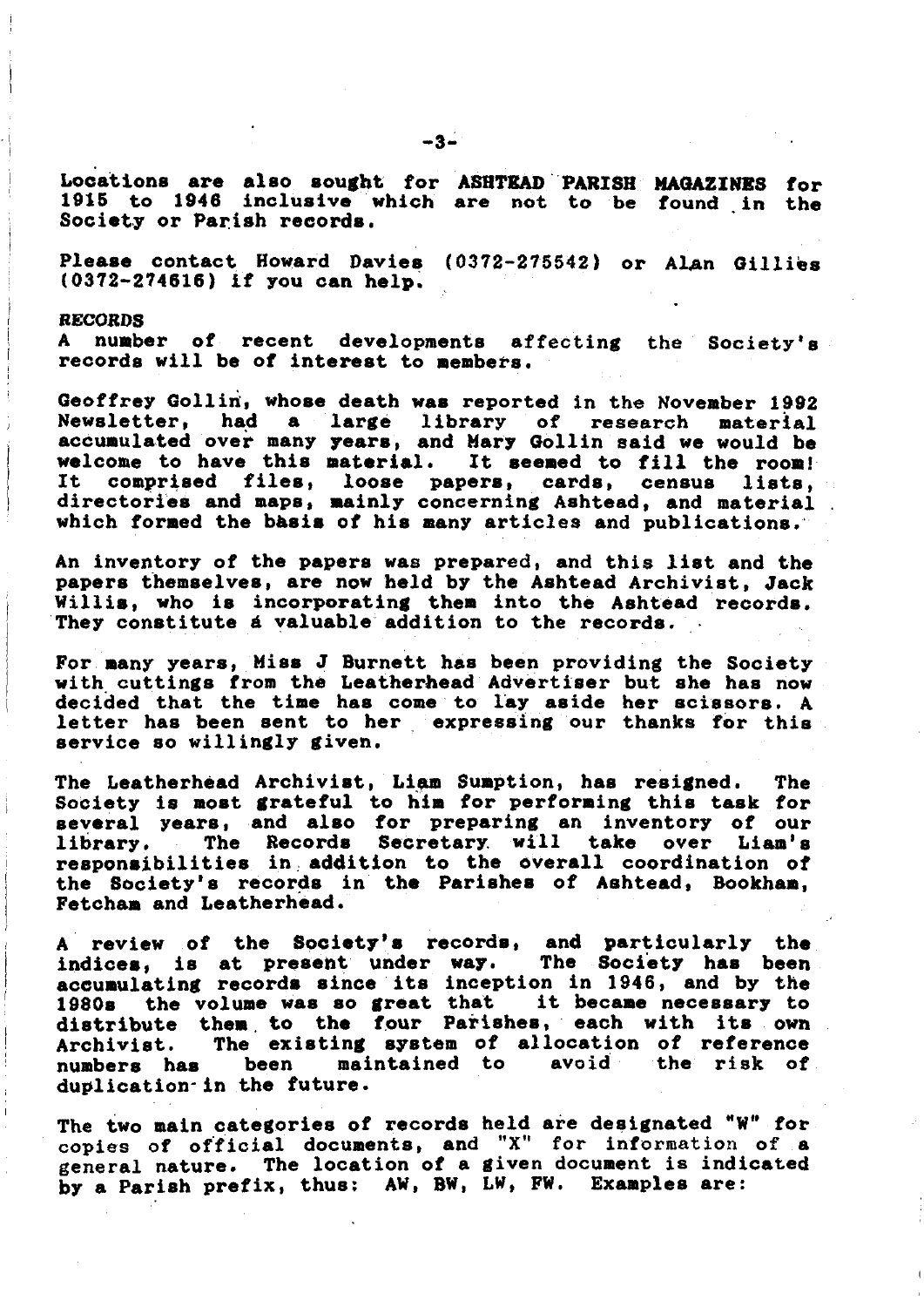**BW 127: Census Great Bookham 1871 BW 128: Census Great & Little Bookham 1871**

**and in the "X" series: AX 149: Note re a projected Private Hotel in Ashtead FX 150: Correspondence re Pierae de. Feccham - 13th century**

**The "W" series index was completed to November 1992; and the "X" series is well on the way. Copies of the "W" index have been passed to SRO Kingston and the Surrey Local Studies Office at the Public Library in Guildford. Both these offices are interested to see whether the records of local societies such as ours can be made more widely accessible to researchers.**

**As this exercise is still in progress, it is suggested that anyone not already familiar with the records and who wishes to consult them, should contact the Records Secretary in the first instance - Roddy Clube: 0372- 453145**

#### **LEATHERHEAD WAR MEMORIAL**

**For some years Liam Sumption has been engaged in an exercise to determine the precise fate of the 117 Servicemen whose deaths are recorded' on the Leatherhead War Memorial of the 1914-1918 war.This has involved, inter alia, examination of contemporary war diaries, enquiries with Regimental and Naval records offices, and coordination of the details with entries in the Parish Magazine during the war.**

**The papers contain a comprehensive index and a map with overlays of the Ypres salient battle ground.**

**These papers are a valuable addition to the Leatherhead records. Their reference is LX696 and they are available for researchers. They may also be of direct interest to descendants of those commemorated on the Memorial.**

#### **THE SWAN HOTEL - From Mary Rice-Qxley**

**Does anyone know of the existence of plans of the Swan Hotel, Leatherhead? I am planning to write a paper on its history and the plans would be of great interest. Please phone 0372- 453285.**

### **ASHT&AD COMMON**

**The September 1992 issue (No 3) of the Ashtead Common News Letter, published by the Corporation of London, contains an article on the City (Coal Tax) Posts to be seen on the Common and which is complementary to the paper on the subject in Vol.5 No 4 (pp 121-124) of the Society's Proceedings.**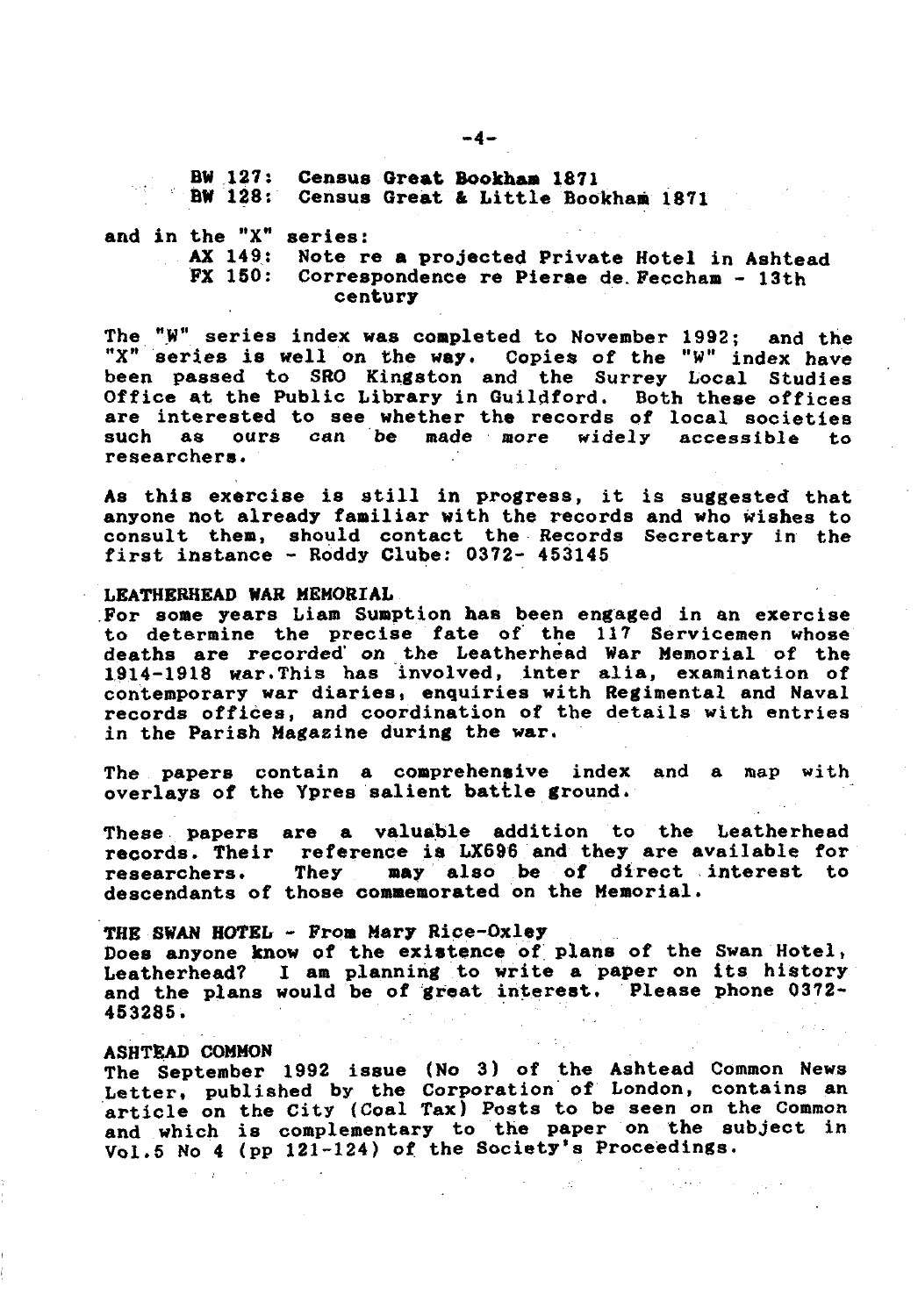**The Corporation's Community Woodlands Officer (Bob Warnock) will be leading a Guided Walk of about two and a half hours, across the Common on Thursday, 25 March 1993, starting at Woodfield, opposite the railway crossing, at 10am. All welcome.**

### **SURREY LOCAL HISTORY COUNCIL**

**Surrey Local History Council Spring Meeting is on Saturday, 27 March 1993 at St Matthews Church Hall, Redhill, starting at 2pm. The subject is: SURREY IN MAPS. Three talks: The Early Years of the Ordnance Survey - Stephen Rendell; Maps in the Surrey Records Office - Elizabeth Stazicker; Tithe Maps in Surrey - Richard Oliver. Tickets in advance £4 - at the door £5 - from Mrs 6 M Crocker, c/o The Guildford Institute, Ward Street, Guildford GUI 4LH■**

**Annual Symposium - Early notice for the next symposium: Saturday, 13 NovemBer 1993 at the University of Surrey:"1000 Years of Royalty in Surrey"**

### **SALE OF EARLIER PROCEEDINGS**

**Copies of surplus Proceedings for 1971-1974 are availably at 50p each plus aiiy postage, from the Sales Secretary at 72 Culverhay, Ashtead KT21 IPS, or by phone - 0372- 275542, as follows:**

### **1971 (3) D F Renn et al: Finds at Bell Lane, Fetcham**

- **W J Blair: A Medieval Grave-Slab in Gt Bookhara Churchyard**
- **J.H Harvey: Sweech House, Gravel Hill, Leatherhead**
- **D F Renn: The date of the first Leatherhead Bridge A W G Lowther: Lady Diana Howard's Account Books**
- **1691-1722**
- **S R C Poulter: Graffiti in Mickleham Church**

**1972(14) A W G Lowther: Obituary**

**D F Renn: The Pinchun Deed**

**D F Renn: The Old Bridge at Leatherhead**

**Miss J Harding et al: Mansion Cottages, Church Street, Leatherhead**

- **A W G Lowther: Lady Diana Howard's Accounts continued**
- **W J Blair; A Survey of Churchyard Monuments in the Leatherhead area - Pt I - Ashtead**
- **D F Renn: The Milestones of the Guildford Turnpike**

## **1973 (7) W J Blair: Churchyard Monuments Pt 2: Gt A Lt**

**. Bookham '**

- **W J Blair: 3 Church Street, Leatherhead**
- **W J Blair: Fragments of an early Continental Brass in Leatherhead Church**

Dr A D Cox: The Cherson Family of Fetcham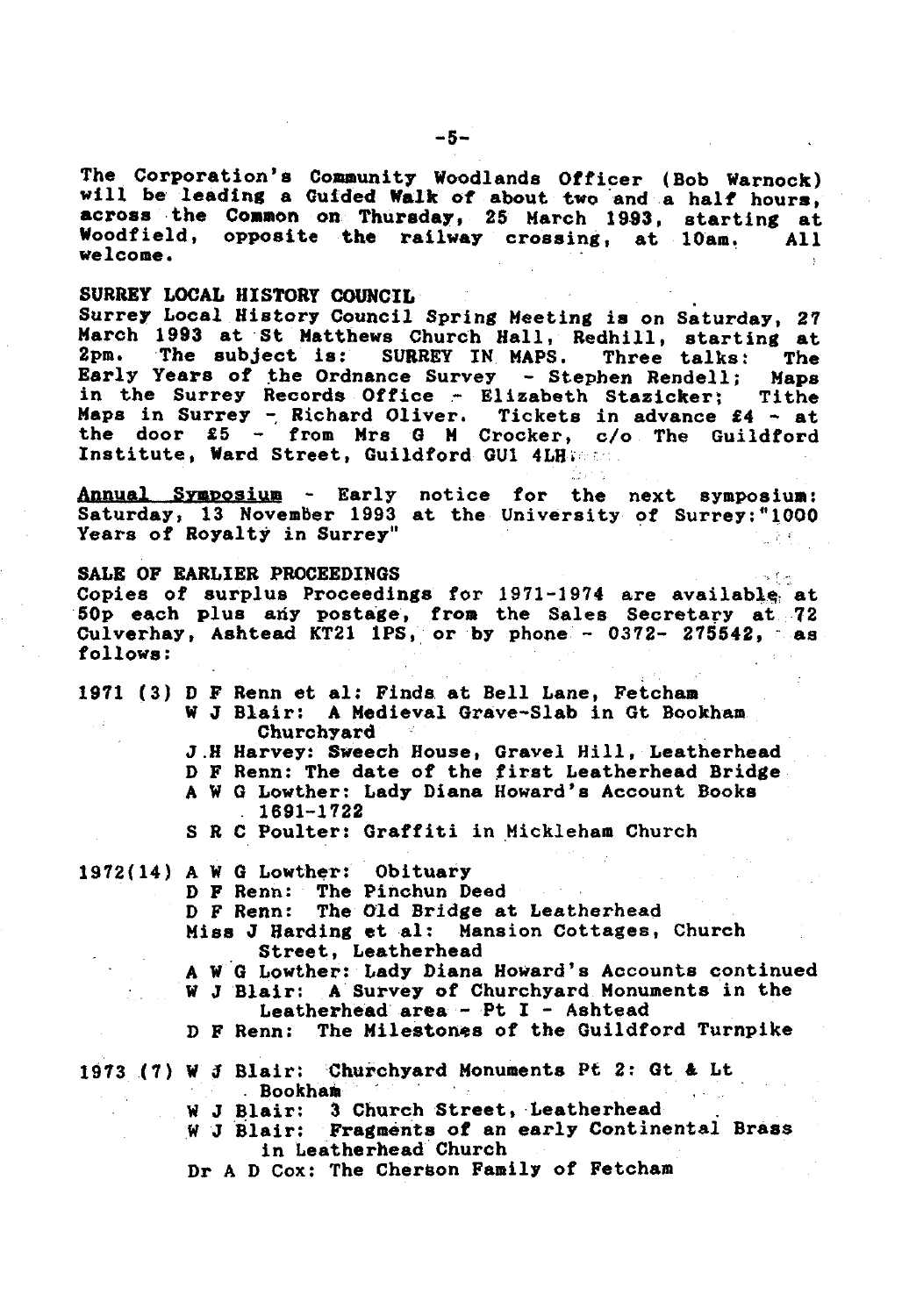**1974(12) W J Blair: Early Manorial Records of Leatherhead - Part I - Three Rentals of Pachenesham Parva**

- **W J Blair: The Will of Robert Russell, Vicar of Leatherhead**
- **Miss J Harding: 18-20 Rectory Lane, Ashtead**
- **W J Blair: Churchyard Monuments Pt 3 Fetcham and Headley**
- **Dr A D Cox: The Sherson Family of Fetcham (conc.)**
- **R A Lever: The Agrictultural Returns for Copothorne Hundred in 1801**
- **W J Blair: Leatherhead Church Tower in 1844**

**Copies of earlier years have recently sold well, to the benefit of the Society's finances. There are still a few copies of the 1955 and 1969 editions left in stock.**

**REVIEW OF "HISTORY OF EWELL" (1992) BY CHARLES ABDY. Published by Phillimore £12.95**

**Charles Abdy has produced a fine History of Ewell to add to the many well-researched historical studies of Surrey parishes** which have appeared in recent years. development as a village from Roman and Saxon times to the **present day, with accounts of the medieval manor, Nonsuch** Palaces, the church<sub>!</sub> schools and local administration.

**The book's value is greatly enhanced by 139 good illustrations, including the village as it used to be, Roman pottery from recent excavations, buildings old and new, social activities and distinguished residents.**

*j c* **Stuttard**

#### **PROGRAMME**

**The March and April meetings will be held at 7.30pm for 8pm in the Abraham Dixon Hall of the Leatherhead Institute - a reminder that the entrance fee, which includes coffee and biscuits, has been increased to 50p for members, \*1 for visitors.**

**Friday, 19 March - The 46th AGM, followed by a talk by Geoff Hayward on Abraham Dixon, who gave the Institute to the townspeople of Leatherhead. The centenary of its official opening is being celebrated in February 1993.**

Friday, 16 April - "The Watermills of Surrey". An illustrated talk by Derek Stidder, an engineer working for a London Local **Authority. His research into the watermills of Surrey spans some 15 years, leading to the publication of a book on the subject in 1990. He is also the author of "The Industrial History of Reigate and Bansteed District".**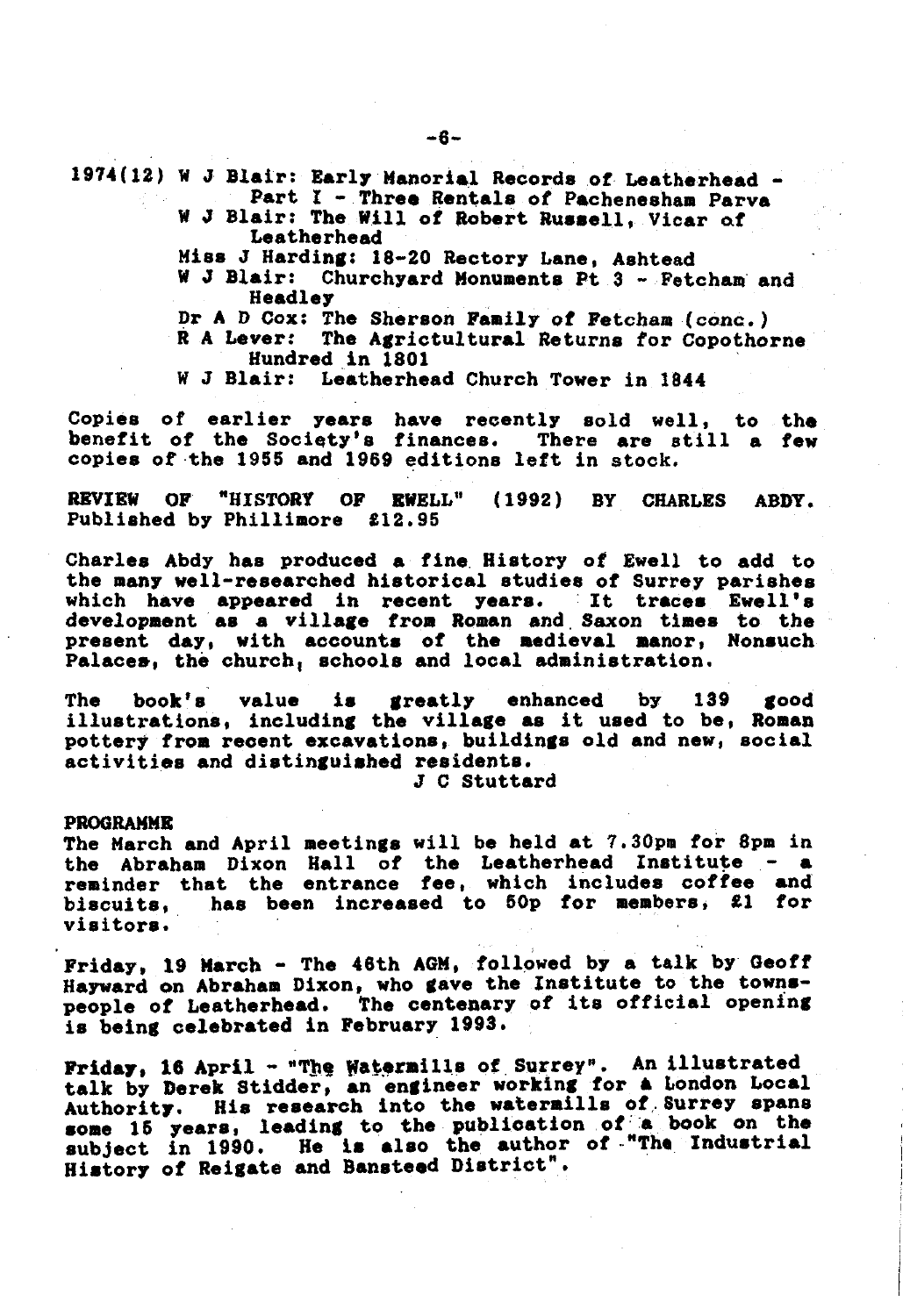**Wednesday, 12 May - Afternoon Visit to Albury Park and Saxon Church This house used to be the Mansion of Albury and now provides sheltered accommodation. It is basically Tudor, but has been considerably altered, particularly by Pugin in 1860. It has 63 Tudor chimneys. The garden was laid out originally** by John and George Evelyn between 1605-08. small Saxon Church is within the Park, and although now **"redundant" is well kept and open for viewing.**

**Please arrive at the house (by your own transport) at 2.30pm for a guided tour which takes around half an hour, after which you may walk round the park and visit the church at your leisure. A booking form is enclosed. The party rate for the visit is £1.**

**To reach Albury House, take the A25. Almost opposite the Silent Pool is a road. Continue up this road (passing the Catholic Church) to the junction of The Street and New Road. On your\*left is a lodge with a track straight up to the house, where parking 'space is clearly marked. (Page 102 of the Surrey Street Atlas shows the route very clearly.)**

**Saturday, 15 May - Joint visit with LCA to Crich Tramway Museum and Kedleston Hall, Derbyshire.**

**Travel to1 Derbyshire is by Executive coach with toilet on board and a fridge with cold drinks for sale.**

**At the Tramway Museum are over 40 steam, horse-drawn and electric trams, many of them painstakingly restored by staff and volunteers. Ride as many trams as you like.**

**Leave at 2.30pm for Kedleston Hall, just north of Derby. Kedleston, the home of the Curzon family since the 12th century, was rebuilt from 1759, principally by Robert Adam, as a great classical palace to house the works of art collected by Sir Nathaniel Curzon. The Indian Museum houses the objects collected by Lord Curzon, Viceroy of India from 1899-1905. Kedleston is National Trust - free to members showing their cards, £3-90 for non-members. Leave at 5.30pm - one stop at North Oxford Services - arrive Leatherhead approximately 9pm (hopefully! )**

**The cost of £14-50 - £14 OAPs - can be paid in two instalments and includes ONLY return coach fare and entrance fo Tramway Museum, but no food. Lunch available at Tramway Museum cafe, drinks and ice-creams at the Refreshment Pavilion, or bring a picnic. Tea at Kedleston Restaurant.**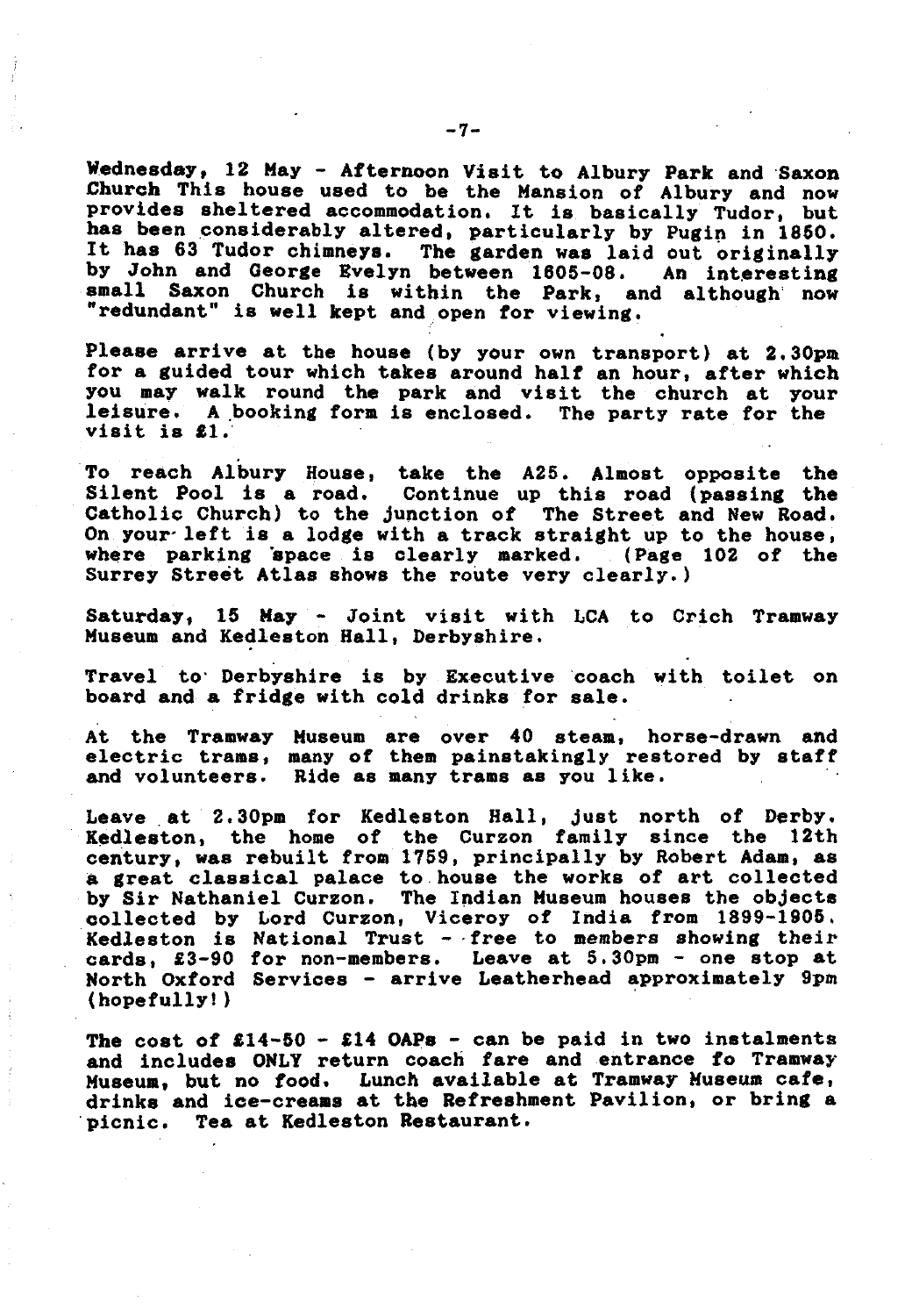|          | Pick-up places are:<br>Bookham | Church Bus Stop       | 7.30am    |
|----------|--------------------------------|-----------------------|-----------|
| Province | Fetcham                        | Lower Road/Ridgeway   | 7.35am    |
|          |                                | Bus Stop              |           |
|          | Ashtead                        | Peace Memorial Hall   | $7.40$ am |
|          | Leatherhead                    | Linden Court Bus stop | 7.45am    |

**Booking form enclosed.**

**Carl Committee** 

**THE FRIENDS OF THE LEATHERHEAD MUSEUM The Friends of the Museum have arranged a visit to: Dorking Caves - Sunday, 14 March Underneath the main thoroughfare and houses of the centre of Dorking lies a network of caves hewn out of the soft sand and sandstone upon which the town is built. Over the centuries these have been used for many purposes: the storage of contraband, "Duty free goods" and family treasures.**

 $\label{eq:2.1} \frac{d^2\mathbf{u}}{d\mathbf{u}} = \frac{1}{2}\left(\frac{\mathbf{u}}{\mathbf{u}} + \frac{\mathbf{u}}{\mathbf{u}}\right) + \frac{1}{2}\left(\frac{\mathbf{u}}{\mathbf{u}} + \frac{\mathbf{u}}{\mathbf{u}}\right) + \frac{1}{2}\left(\frac{\mathbf{u}}{\mathbf{u}} + \frac{\mathbf{u}}{\mathbf{u}}\right) + \frac{1}{2}\left(\frac{\mathbf{u}}{\mathbf{u}} + \frac{\mathbf{u}}{\mathbf{u}}\right) + \frac{1}{2}\left(\frac{\mathbf{u}}{\mathbf{u}} + \frac{\$ 

 $\mathcal{O}(\mathcal{O}_{\mathcal{A}})$  , where  $\mathcal{O}_{\mathcal{A}}$ 

in kultura kacamatan Ing  $\mathcal{A}^{\mathcal{A}}$  or  $\mathcal{A}^{\mathcal{A}}$  and  $\mathcal{A}^{\mathcal{A}}$ 

**With the kind[ co-operation of the Dorking Local History Group, we shall have the opportunity to visit these caves on Sunday, 14 March. The Group are also specially opening their Museum for us to visit.**

**The entrance to the caves is in South Street, beside the War Memorial, and those who have their own transport should foregather there at 3pm. Friends who need transport should be at Hampton Cottage at 2.30pm. Please complete the enclosed form. The cost will be £1-50 per person.**

**The Friends are planning two events during the year, details of which will be announced later. But we can tell you that one is a talk by EdWina Vardey in June, and the other a coffee morning in August. The- Friends hope that both these events will raise money to enable them to continue to help the Museum.** $\mathcal{L}_{\text{max}}$ 

 $\label{eq:2.1} \mathcal{L}=\left\{ \begin{array}{ll} \mathcal{L}_{\mathcal{M}}(\mathcal{A}) & \mathcal{L}_{\mathcal{M}}(\mathcal{A}) & \mathcal{L}_{\mathcal{M}}(\mathcal{A}) \end{array} \right.$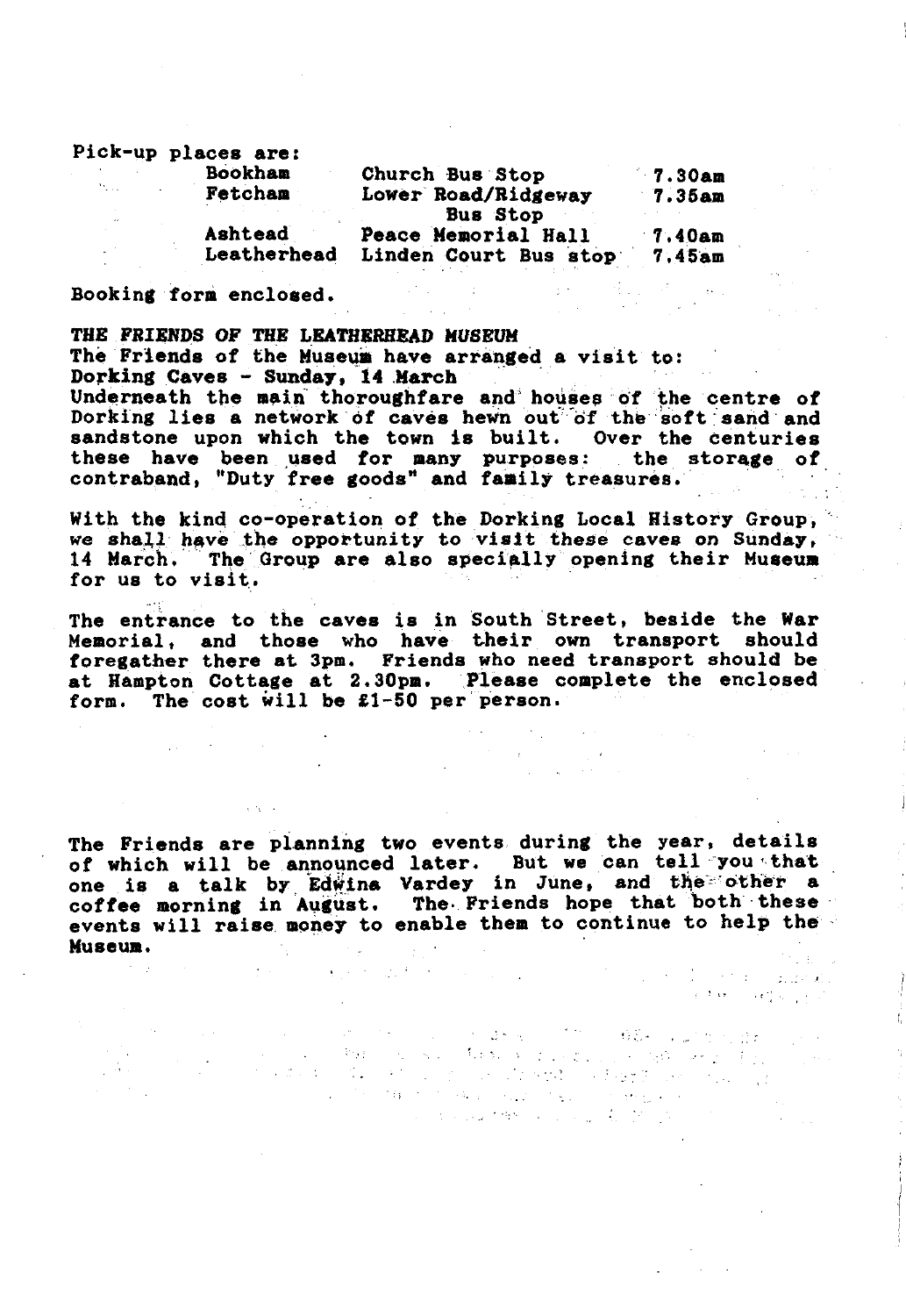#### LEATHERHEAD 4 DISTRICT LOCAL HISTORY SOCTETY Registered Charity No 802409

#### ANNUAL GENERAL MEETING

The 46th Annual General Meeting of the Society will be held in the Dixon Hall, Leatherhead Institute, at 7.30pm for 8pm on Friday, 19 March 1993  $*$ 

### AGENDA

1. Apologies for absence

 $\overline{\phantom{a}}$ 

j

 $\bar{\chi}$ 

ż

- 2. Minutes of the 45th Annual General Meeting held on 20 March 1992 (Copy enclosed)
- 3. Matters arising from the Minutes
- 4. Presentation of Executive Committee Report of the Society's activities during 1992 (Copy enclosed)
- 5. Presentation of Society's accounts for the year ended 31 December 1992
- 6. Appointment of Honorary Auditor
- 7. Report of the Leatherhead Museum accounts for the year ended 30 September 1992 (Copy enclosed)
- 8. Review of subscription for 1994.
- 9. Election of Executive Committee for 1993/94 (Paper enclosed)

10. Any Other Business

\*The AGM will be followed by a talk given by Geoffrey Hayward, on Abraham Dixon, who gave the Leatherhead Institute to the February 1993 is the centenary of its official opening.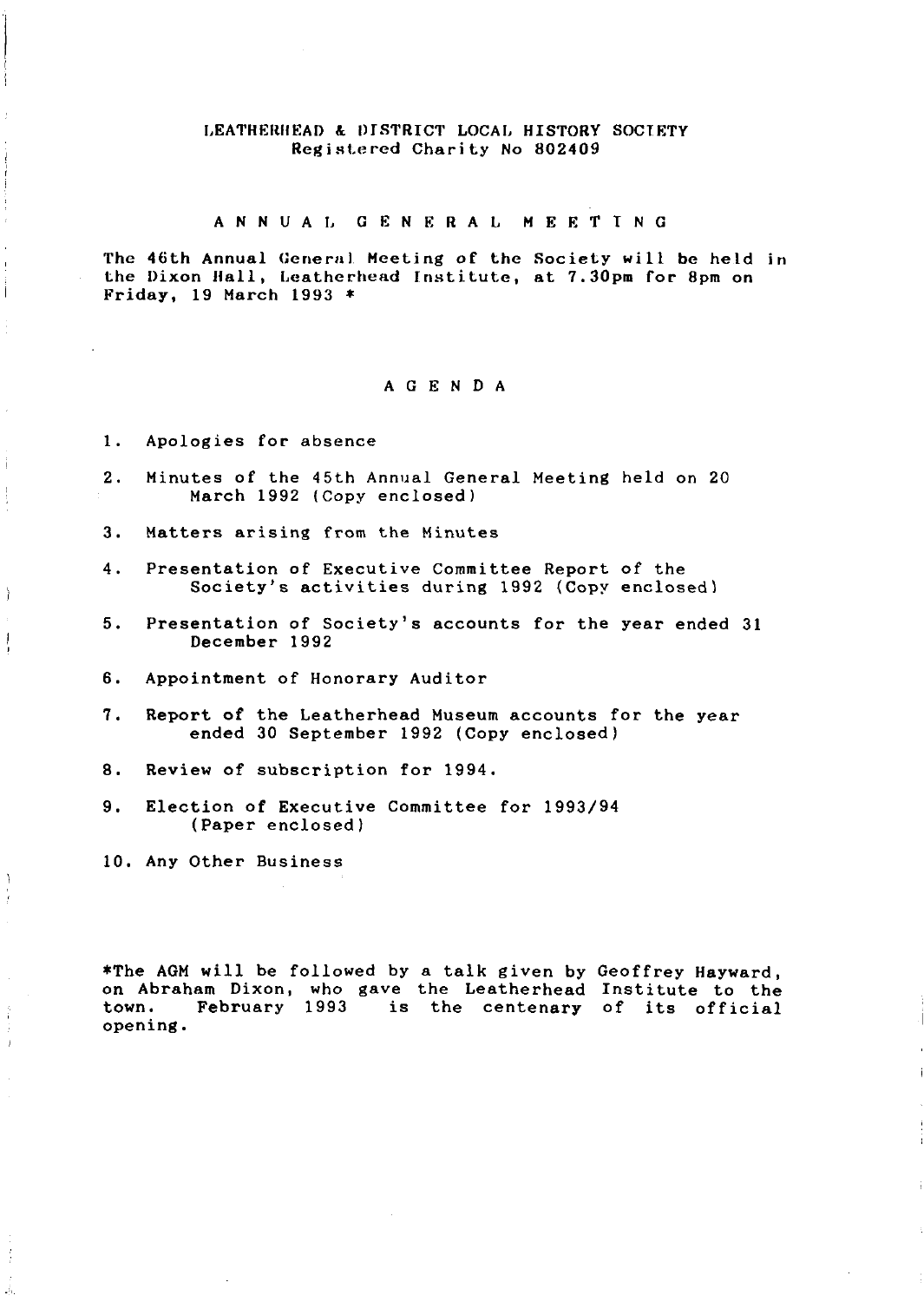Agenda Item 2

LEATHERHEAD & DISTRICT LOCAL HISTORY SOCIETY Registered Charity No 802409

MINUTES OF THE 45TH ANNUAL GENERAL MEETING HELD AT THE LEATHERHEAD INSTITUTE AT 8pm ON FRIDAY, 20 MARCH 1992.

> Present: S E D Fortescue - President J G W Lewarne - Past President Mrs L Heath 67 Members of the Society

1. APOLOGIES FOR ABSENCE - Received from Mr & Mrs J R Bull Mrs M Lear J Middlemas Mr & Mrs G Austin Mrs J Kirby Mrs A Lillywhite P Sutherland-Waite

Mr Fortescue opened the meeting by welcoming those present, especially Mr J G W Lewarne, whom it was very pleasant to see. He expressed regret that James Farmer, a founder member and an Honorary Member for many years, had died in October 1991.

The past year had been a very successful one, with the Proceedings as good as ever, thanks to the Editor, Jack Stuttard. Ernest Crossland and his team had been very busy excavating the well at Hampton Cottage. It appeared there was another ten feet to go - about ten days work. Eric Gardener, the Ashtead Parish Archivist for several years, had now<br>decided to retire and had been replaced by J.C. Willis. Mr. decided to retire and had been replaced by J C Willis. Fortescue thanked all the Parish Archivists for their work.

2. MINUTES OF THE 44TH ANNUAL GENERAL MEETING The acceptance of the Minutes of the meeting held on 15 March 1991, was proposed, seconded and agreed.

3. MATTERS ARISING - No matters arising

#### 4. EXECUTIVE COMMITTEE REPORT

Mrs Heath introduced this report, firstly thanking the Committee for the great amount of work done behind the scenes. David Bruce and Geoff Hayward had both decided to retire this year after many years service in many capacities - the Society's thanks to them for all their efforts. The Amstrad computer had been a success and was cutting down the Secretary's work a great deal. Mrs Heath also thanked the Press Officer, Ron Johnson, The Coffee Team, headed by Eileen Smith, the President for a vast amount of help and advice, and all members for their interest and support.

Mr Fortescue in turn thanked Mrs Heath for all she had accomplished over the past year. This was cordially agreed by those present.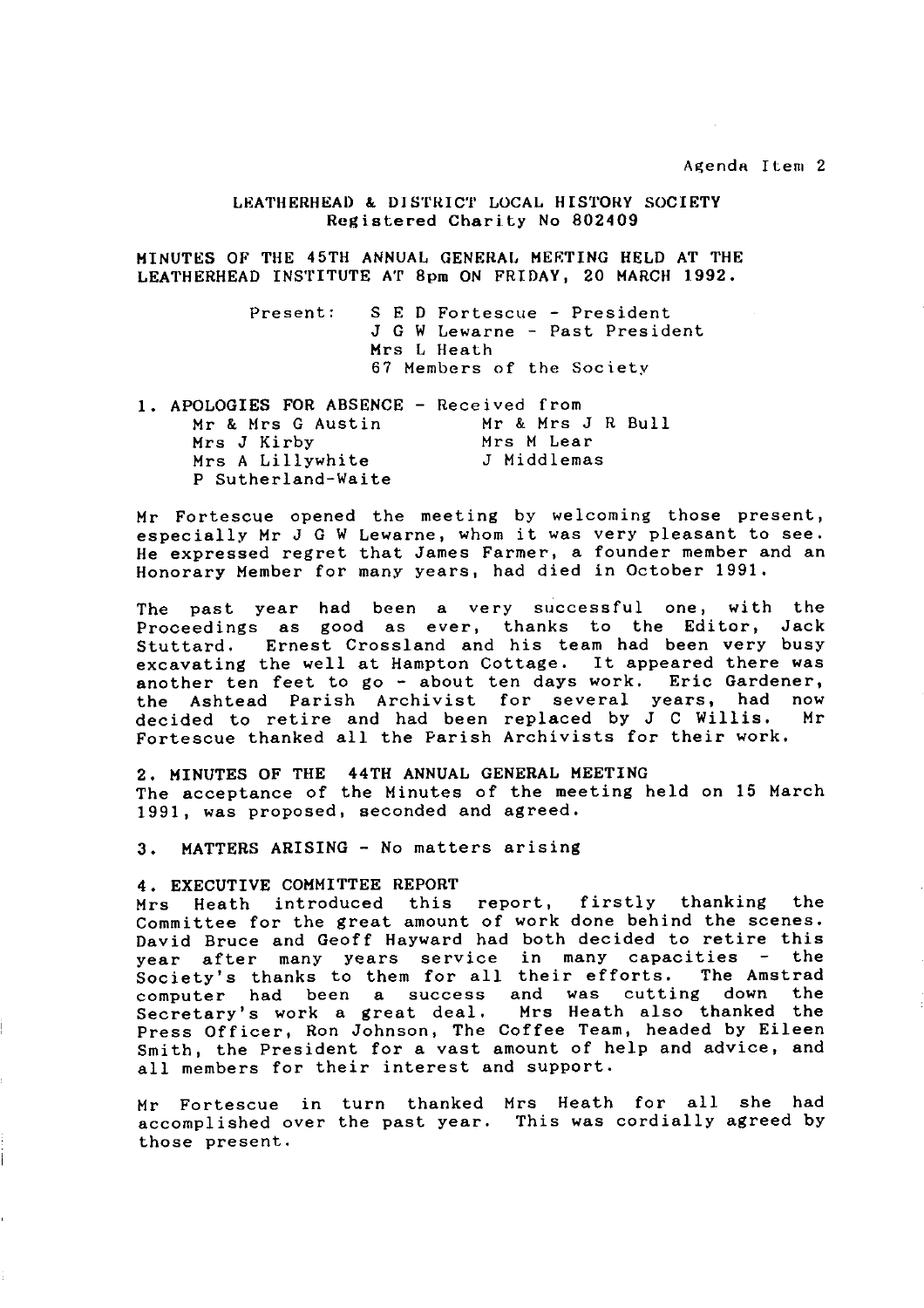The acceptance of the Executive Committee Report was proposed, seconded and agreed.

Storage Space - Mr L A Smith asked about the persent position on the basement at The Priory. Mrs Heath said the lease had<br>just been signed and work was to be started almost just been signed and work was to be started almost immediately. Volunteers would be needed to paint the basement and it was expected to be ready for occupation at the end of April.

#### 5. SOCIETY'S ACCOUNTS

The Treasurer, Mr C V M Latham introduced the accounts which had been circulated to members before the meeting. He said the figure for the Sheila Hind fund was incorrect and should be £369-84, not as shown in the accounts, although the final figure was correct.

Income - Interest received wds higher than in 1991

Expenditure - Also higher, mainly due to the cost of the computer which is being written off over three yerars.

The acceptance of the accounts was proposed, seconded and agreed.

#### 6. APPOINTMENT OF HON AUDITOR

Mr Kirkby was willing to continue. His re-appointment was proposed, seconded and agreed. A vote of thanks was given to him for his work for the Society.

#### 7. MUSEUM ACCOUNTS

In the absence of the Museum Treasurer, Mr J R Bull, Mr D Bruce introduced the accounts for the information of Society<br>members. The repayment of the original loan for the purchase The repayment of the original loan for the purchase of Hampton Cottage, was due in 1996: money available for its repayment was being used for investment. Mr Bruce mentioned that several lecture fees had been donated to the Museum, and the Friends of the Museum had again given £100 to the Museum Trustees.

New Museum Trustee - Mrs Heath apologised for lack of notice to members, but a new Trustee was needed for the Museum, whom the Annual General Meeting must appoint. It was suggested that Mr Donald James Graham Lamden should be appointed - an estate agent whose assistance in the proper management of the Museum building would be invaluable.

Mr Lamden's appointment was proposed, seconded and agreed by the meeting.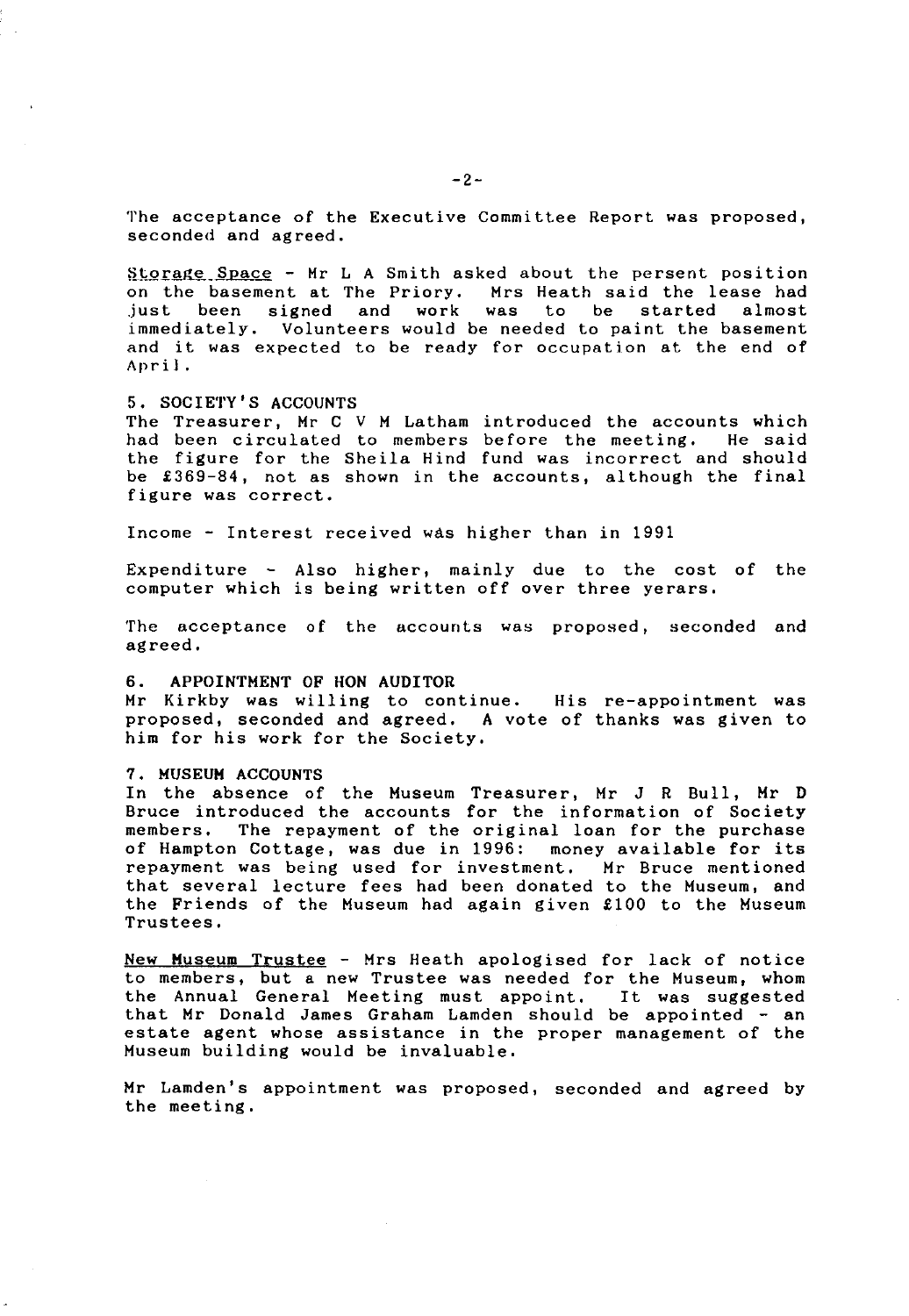8. REVIEW OF SUBSCRIPTION No alteration was necessary.

#### 9. ELECTION OF EXECUTIVE COMMITTEE

Before proceeding with the election of the new Committee, Mr Fortescue made presentations to David Bruce (Museum Curator) and Geoff Hayward (Sales Secretary) as an expression of the Society's thanks for their work over many years and in many capacities.

Mr J Middlemas was also having to resign, as his present business commitments were taking him away from home very frequently. The meeting thanked Mr Middlemas for all his work for the Society.

All the remaining members of the previous Committee were willing to stand for re-election. It was proposed, seconded and agreed, that they be re-elected en bloc.

Museum Curator - The election of Mr Trevor Edwards (with Mrs Edwards as his Deputy) was proposed, seconded and agreed.

Mr Edwards said he would do his best to keep the Museum going from strength to strength.

Sales Secretary - The election of Mr H J Davies (with Mrs Davies as his Deputy) was proposed, seconded and agreed.

Committee Member - The election of Mrs Janet Goldsmith was proposed, seconded and agreed.

10 ANY OTHER BUSINESS There were no other items to discuss.

Mr Fortescue therefore thanked those present for attending, and closed the meeting.

Mr L A Smith called for a vote of thanks for the President, which was warmly given.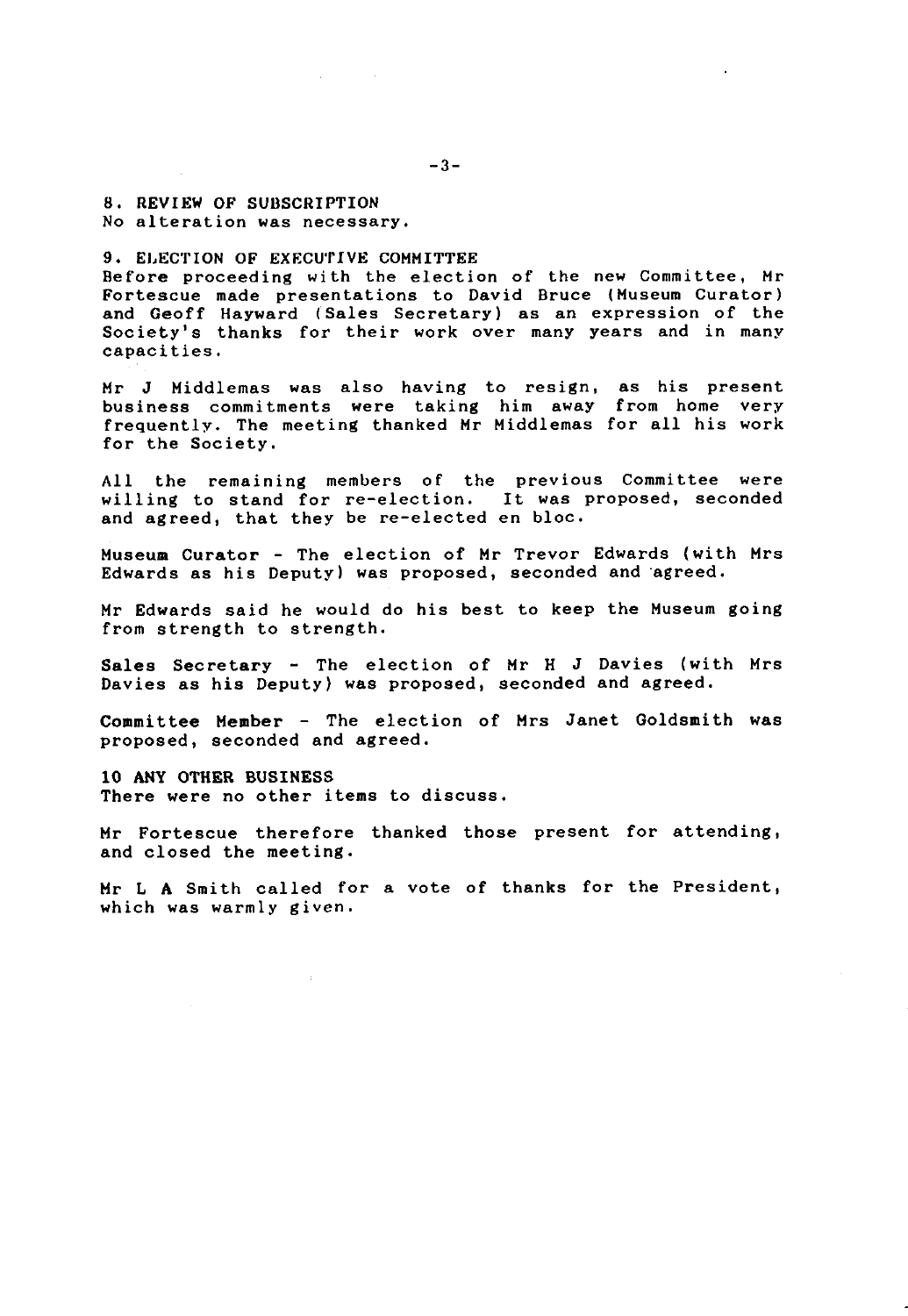Agenda Item 4

LEATHERHEAD & DISTRICT LOCAL HISTORY SOCIETY Registered Charity No 802409

#### EXECUTIVE COMMITTEE'S REPORT ON THE SOCIETY'S ACTIVITIES DURING 1992

### 1. EXECUTIVE COMMITTEE

At the Annual General Meeting held on 20 March 1992, the following Committee was elected to serve until the next Annual General Meeting.

| Chairman              | Mrs L Heath                 |
|-----------------------|-----------------------------|
| Secretary/Membership  | <b>Miss J Fuller</b>        |
| Treasurer             | C V M Latham                |
| Archaeology Secretary | E A Crossland, ISO          |
| Editor                | J C Stuttard                |
| Lecture Secretary     | N H West. MBE               |
| Librarian             | F J Kirby                   |
| Museum Curator        | T W Edwards                 |
| Museum Treasurer      | J R Bull                    |
| Records Secretary     | J R Clube, OBE              |
| Sales Secretary       | H J Davies                  |
| Committee Members     | D B Ellis, Mrs J Goldsmith, |
|                       | <b>G Knowles</b>            |

#### 2. MEMBERSHIP

Subscriptions in 1992 were increased to £6 single membership, £9 Husband and Wife. Juniors remained at £1. As at 31 December 1992, the membership compared with 1991 was:

|                    | 1992                | 1991                  |
|--------------------|---------------------|-----------------------|
| Honorary           |                     |                       |
| Single memberships | 168                 | 168                   |
| Husband & Wife     | $(89 \times 2)$ 178 | $168$ $(84 \times 2)$ |
| Juniors            |                     |                       |
|                    | 356                 | 347                   |

Sadly four members died during the year: Trevor Edwards, Peter How, Peggy West, and in August 1992, Geoffrey Gollin, one of our best known and most active members.

Dr D F Renn - Congratulations to Derek Renn, one of the Society's Vice-Presidents, on being appointed CBE in the 1992 Queen's Birthday Honours List.

#### 3. PROGRAMME

The following lectures and visits were arranged during 1992:

January 17 - Lecture: "Some Stories of Tracing Family Histories", given by John Clark

February 21 - Lecture: "The Admiralty Telegraph & Semaphore Lines from London to Portsmouth", by Ernest Crossland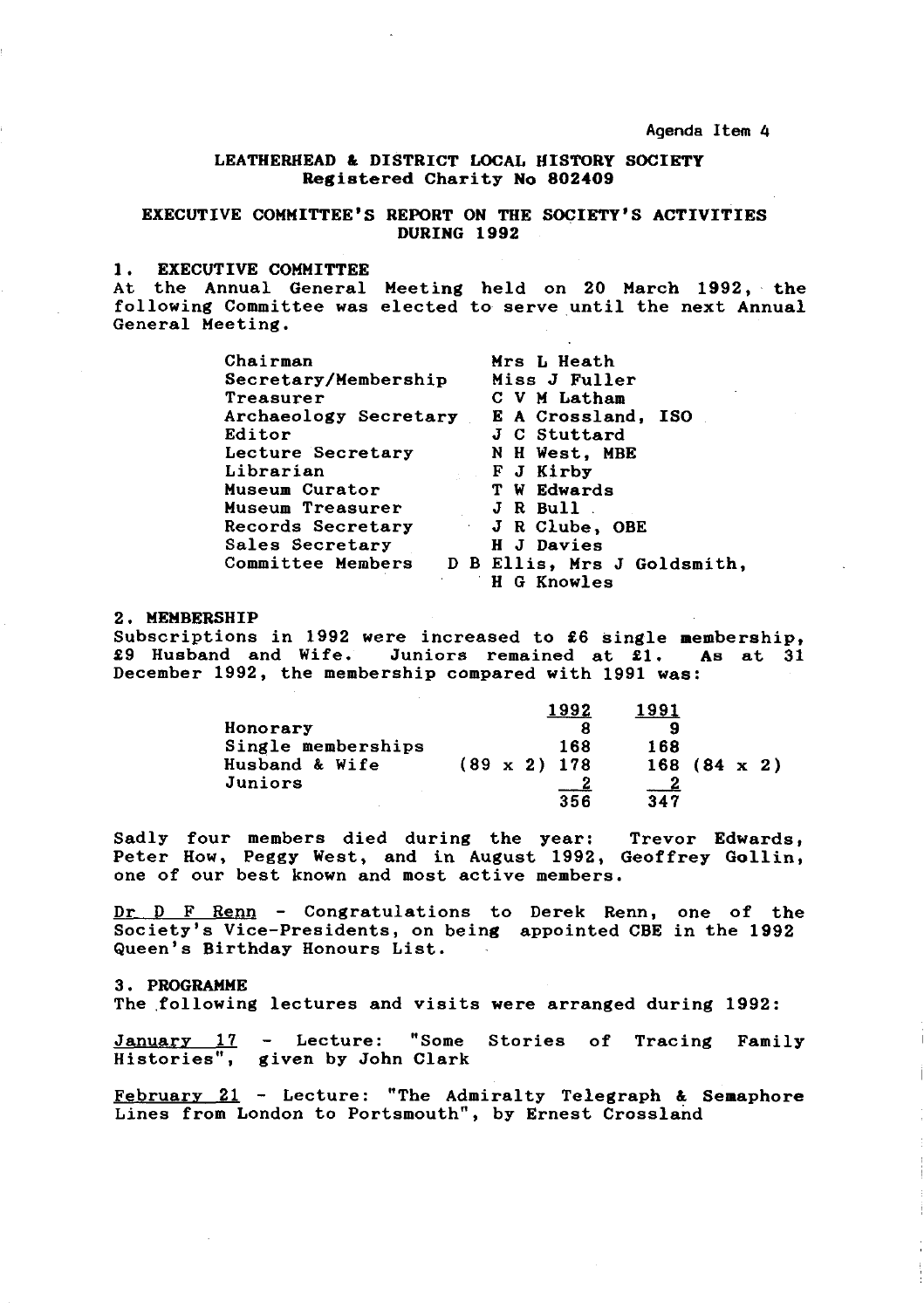March 20 - The 45th AGM, followed by Lecture," Leatherhead Then and Now", by Linda Heath

March 29 - Walk on Ashtead and Epsom Commons, led by Ernest Crossland

April 10 -Lecture: "The Wey Navigation Project" by Chris Howkins

April 24 - Joint all-day visit with Leatherhead Literary Society, to Canterbury. Organised by David Ellis

May 10 - Visit to Wey Navigation Project, led by Chris Howkins

June 13 - Joint visit with Leatherhead Community Association to Lichfield. Organised by Joan Kirby

June 24 - Afternoon walk round Ripley, led by John Slatford of Send & Ripley Local History Society

July 25 - Walk round Bookham, led by Stephen Fortescue

November 20 - Lecture: "Joseph Payne" by Richard Aldrich

December 18 -Christmas Miscellany. Members'own contributions. Arranged by Derek Renn.

Three events were organised for the Mole Valley Festival of Arts:

September 18 - Lecture: "The Bells and the Bridge" (of Leatherhead) given by Alan Smith (The Bells) and Derek Renn (The Bridge)

October 2 - Lecture: "Bygone Ashtead" by Michael Gale

October 16 - Lecture: (Also the Dallaway Lecture) - "The Restoration of Hampton Court Palace", originally to be given by Michael Fishlock, but due to his illness, given by Dante Vanoli. This lecture was so popular that, under the auspices of "The Friends of Leatherhead Museum", Mr Vanoli repeated the lecture to another full house on 10 December.

4. PUBLICATIONS AND SALES Volume 5 No 4 of the Proceedings, dated 1991, was published during the year.

There were sales tables at most of the Society's meetings and sales were steady throughout the year.Bookmarks and notelets, newly produced by the "Friends", were on sale in the Museum and on the sales table for the first time in December 1992.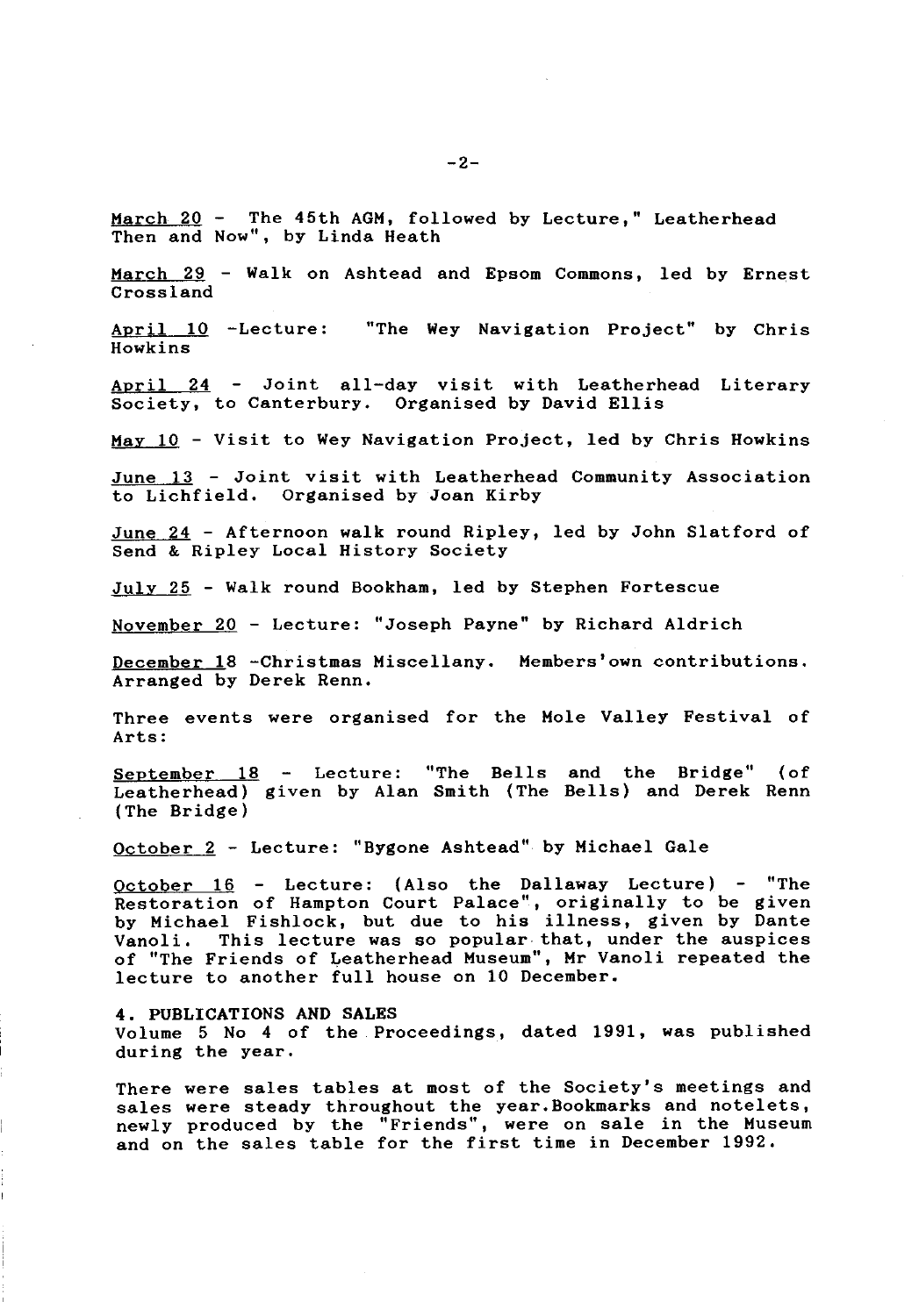Aahtead & Fetcham Histories - Work on these publications continued throughout the year.

5. STORAGE FOR RECORDS AND MUSEUM ARTEFACTS<br>Wesley House - The Council allowed the Society to retain a Wesley House - The Council allowed the Society to retain a small amount of storage space for records in Wesley House.

The Priory - The building work was completed in January 1992, after which a team of volunteers cleaned and painted the inside before erecting the shelving. A sealed chamber has inside before erecting the shelving. been constructed within the store and a dehumidifier<br>installed. Many articles have already been moved in all of Many articles have already been moved in, all of them indexed and labelled. This has involved an enormous amount of volunteer labour, mostly by a small team of regular<br>helpers and The Society is most appreciative of their The Society is most appreciative of their efforts.

#### 6. RECORDS

A major review of the records was initiated in 1992, the main purpose being to produce Indeces from which researchers can<br>more easily determine those items of interest to them. One more easily determine those items of interest to them. section is complete, and the second section has been started. Surrey Record Office and the Local Studies Section at the Guildford Library have been given copies of the first section<br>in the context of a scheme to make the records of in the context of a scheme to make the records of organisations such as this Society, more widely accessible.

The Ashtead records have been augmented by the gift from Mrs E M Gollin of a large collection of Geoffrey Gollin's papers, now with the Ashtead Archivist, Jack Willis.The Leatherhead Archivist, Liam Sumption, resigned in November the Records Secretary has taken over his responsibilities. The Bookham & Fetcham Archivists have dealt with a number of enquiries and the records in those Parishes have also been augmented.

#### 7. THE MUSEUM

At the 1992 AGM, Trevor Edwards was appointed Museum Curator. Unfortunately a few months later Trevor and his wife Mary (who had given him much help in the Museum) had to move to Sussex.

After Mr Edwards' departure, Ernest Crossland became Acting Curator. He was assisted by Mrs Janet Goldsmith, who, in due time, took over as Acting Curator. An active Museum Committee assists the Curator as required.

The Friends continued to support the Museum. Items paid by them during the year were: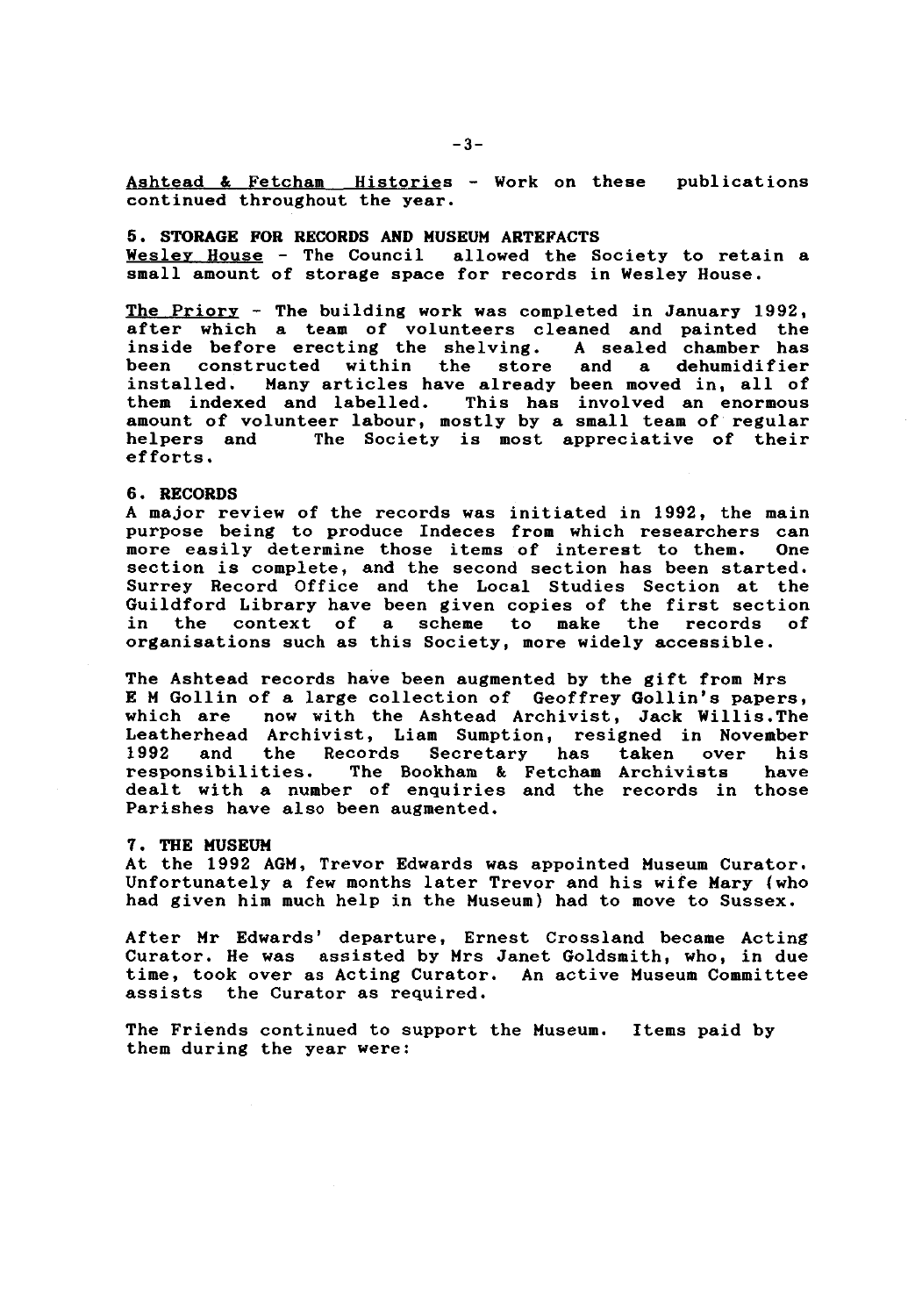Installation of new upper window at rear of Hampton £436

Cottage<br>Installation of new sink unit, the gift of a "Friend" 116<br> **Installation of the Museum & Priory store** 144 New vacuum cleaner for the Museum  $\&$  Priory store

Discussions on finance took place between the Trustees of<br>Hampton Cottage and members of the Executive Committee. Hampton Cottage and members of the Executive Committee. Agreement was reached that the Society should assume responsibility for the administration and running costs of the Museum, while the Trustees retain their responsibility for the fabric of the building.

The estimated number of visitors to the Museum in 1992 was 1300, including 150 children.As an experiment for a few weeks<br>before Christmas, the Museum opened on Thursday afternoons. the Museum opened on Thursday afternoons. This proved successful and it is intended in 1993 to open on Thursday afternoons, as well as Friday mornings and all day Saturday. More Stewards are always needed. Janet Goldsmith or any member of the Committee would be glad to hear from anyone able to help for an occasional few hours.

#### 8. THE LIBRARY

As members will know through the Press, the Trustees of the Institute have been considering closing the Library and using<br>the room for other purposes. This would displace the the room for other purposes. Society's Library, which is housed within the Institute Library. No final decision had been made by the end of 1992 but it is hoped a satisfactory solution can be found.

#### 9. ARCHAEOLOGY

Further work on the well in the garden of the Museum has taken the level down to 22ft. There are still no signs of standing water, though the chalk rubble is fairly moist.Finds from the Well's upper layers have been on display in the Museum. They include a stoneware flagon from the Swan Brewery, a large Victorian meat dish reconstructed by David Heath from dozens of fragments. This display has been taken to the Surrey Bottle Show, Surrey Local History Symposium, Mole Valley Arts Festival Exhibition, and the Victorian Day at the Leatherhead Institute.

#### **SPEAKERS**

The Lecture Secretary was able to satisfy all requests from other organisations for speakers from the Society, on local history subjects. He also holds the slides for use by speakers: these were added to during the year.

The Committee takes this opportunity to thank members for their interest and for all the help that a great many of them have given, some of them over many years. The Society and the Museum could not exist without them.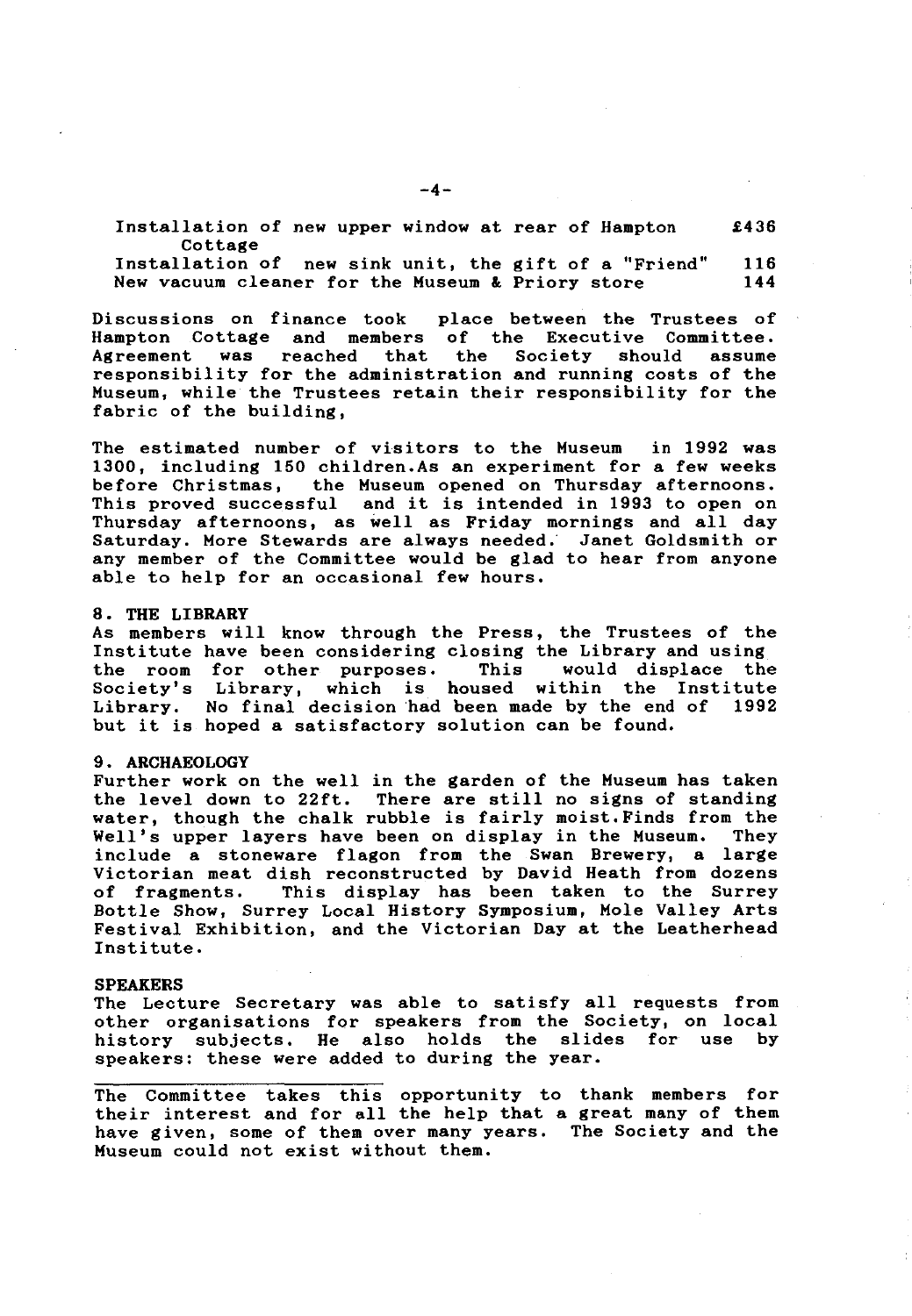

## LEATHERHEAD MUSEUM

AND HERITAGE CENTRE TRUST Reg. Charity No. 273978.

> HAMPTON COTTAGE. 64 CHURCH STREET. LEATHERHEAD. SURREY.

Aqenda Item 7

ANNUAL ACCOUNTS as at 30 September, 1992

|                                                          | 1991     | 1992     |
|----------------------------------------------------------|----------|----------|
| INCOME                                                   | £        | £        |
| 1. General Donations.                                    | 507.39   | 463.00   |
| 2. Profit on Sales of Books and Leaflets.                | 146.25   | 134.79   |
| 3. Interest from Investments.                            | 858.40   | 948.40   |
| 4. Interest from Bank Deposit Account.                   | 55.70    | 32.82    |
| 5. Redemption of Matured Stock (for reinvestment)        | Nil      | 388.77   |
|                                                          | 1,567.74 | 1,967.78 |
| EXPENDITURE                                              |          |          |
| 6. Administration and repairs.                           | 262.15   | 288.40   |
| 7. Service charges.                                      | 271.79   | 333.12   |
| $(92)$ 8. Investment: £1,000 N.V. 9% Treasury Stk.'92-6. | 972.08   | 989.45   |
| (92) 9. Reinvestment of Matured Stock: £400 N.V.- do -   | Nil      | 395.78   |
|                                                          | 1,506.02 | 2,006.75 |
| SUMMARY                                                  |          |          |
| 10. Bank Balance at the beginning of the Year.           | 1,029.21 | 1,090.93 |
| 11. Excess of Income over Expenditure.                   | 61.72    | Nil.     |
| 12. Excess of Expenditure over Income.                   | Nil      | $-38.97$ |
| 13. Bank Balance at the end of the Year.                 | 1,090.93 | 1,051.96 |

Please note that investments, in excess of the sum now required to offset our Loan of £7,500, now amount to £2,430, N.V. These will used to enlarge the Endowment Fund, as a resource for the future upkeep of Hampton Cottage in perpetuity. Other contributions would be most helpful and gratefully welcomed, whether subscribed as cash, cheques or bequests, etc.

Auditor's Report.

I certify that I have made an examination of the Books and Records of the Trust and that the foregoing Statement is in accordance therewith and is, in my opinion, correct.

Accountant and Auditor, Great Bookham, Surrey.

I declare that the above Statement of Accounts is correct.

 $J.R.Bu11^{\mathcal{L}}$ 

Treasurer of the Trust Date 13 November, 1992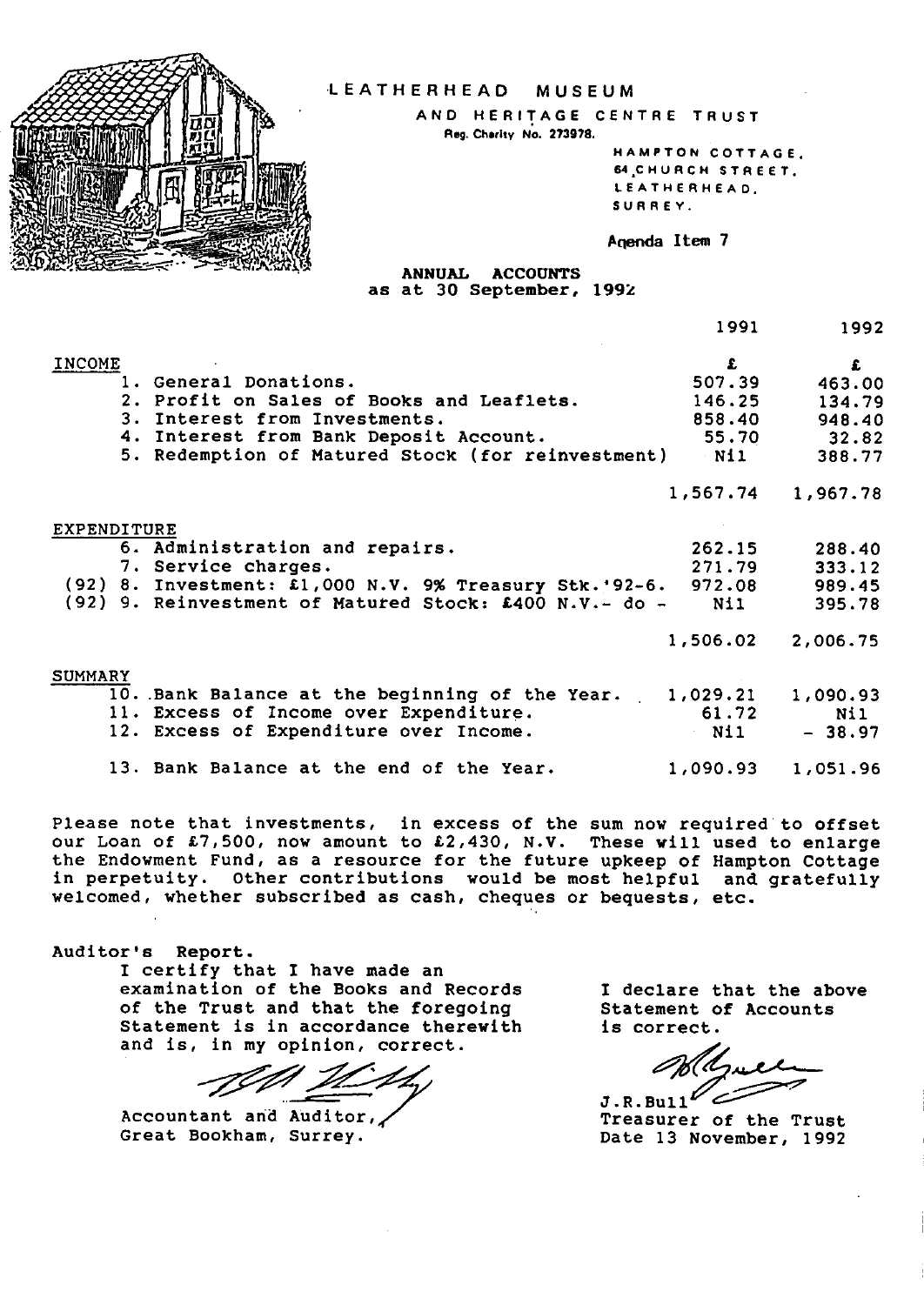|                               | LEATHERHEAD & DISTRICT LOCAL HISTORY SOCIETY                                                                                                                                                                                                                                                                                                                                                                                 | Registered Charity No 802409                 |               |                    |
|-------------------------------|------------------------------------------------------------------------------------------------------------------------------------------------------------------------------------------------------------------------------------------------------------------------------------------------------------------------------------------------------------------------------------------------------------------------------|----------------------------------------------|---------------|--------------------|
| Agenda Item 5                 |                                                                                                                                                                                                                                                                                                                                                                                                                              |                                              |               |                    |
|                               |                                                                                                                                                                                                                                                                                                                                                                                                                              | ACCOUNTS FOR THE YEAR ENDED 31 DECEMBER 1993 |               |                    |
| 1991                          |                                                                                                                                                                                                                                                                                                                                                                                                                              |                                              |               | 1992               |
| £                             | <b>REPRESENTED BY</b>                                                                                                                                                                                                                                                                                                                                                                                                        |                                              |               | £                  |
|                               | <b>ASSETS</b>                                                                                                                                                                                                                                                                                                                                                                                                                |                                              |               |                    |
|                               | 117-19 Cash in hand (including floats)                                                                                                                                                                                                                                                                                                                                                                                       |                                              |               | $95 - 20$          |
|                               | 1021-87 Midland Bank                                                                                                                                                                                                                                                                                                                                                                                                         |                                              |               | $227 - 28$         |
|                               | 9845-08 Abbey National Bank                                                                                                                                                                                                                                                                                                                                                                                                  |                                              |               | 1549.88            |
|                               |                                                                                                                                                                                                                                                                                                                                                                                                                              | Charities Official Investment Fund           |               | $8034 - 52$        |
|                               | 3864-05 National Savings Investment Account                                                                                                                                                                                                                                                                                                                                                                                  |                                              |               | $4190 - 62$        |
|                               | £14848-39 Total Cash Funds                                                                                                                                                                                                                                                                                                                                                                                                   |                                              |               | £14097-50          |
|                               | 720-73 Stocks of saleable items                                                                                                                                                                                                                                                                                                                                                                                              |                                              |               | $637 - 85$         |
|                               | 1095-71 Computer at cost                                                                                                                                                                                                                                                                                                                                                                                                     |                                              | $1128 - 71$   |                    |
|                               | (290-43) Less depreciation                                                                                                                                                                                                                                                                                                                                                                                                   |                                              | $666 - 67$    | $462 - 04$         |
|                               |                                                                                                                                                                                                                                                                                                                                                                                                                              |                                              |               |                    |
|                               | Lease costs at cost                                                                                                                                                                                                                                                                                                                                                                                                          |                                              | $1177 - 23$   |                    |
|                               | Less amortisation                                                                                                                                                                                                                                                                                                                                                                                                            |                                              |               | $117-72$ 1059-51   |
|                               | 49-00 Payments in advance                                                                                                                                                                                                                                                                                                                                                                                                    |                                              |               |                    |
|                               | $£16423-20$ Total assets                                                                                                                                                                                                                                                                                                                                                                                                     |                                              |               | £16256-90          |
|                               | <b>LIABILITIES</b>                                                                                                                                                                                                                                                                                                                                                                                                           |                                              |               |                    |
|                               | 602-00 Subscriptions received in advance                                                                                                                                                                                                                                                                                                                                                                                     |                                              |               | $243 - 00$         |
|                               | 213-50 Due to Friends of the Museum                                                                                                                                                                                                                                                                                                                                                                                          |                                              |               | $36 - 75$          |
|                               | 7-95 Due to others                                                                                                                                                                                                                                                                                                                                                                                                           |                                              |               | $11 - 15$          |
| $£823 - 45$                   |                                                                                                                                                                                                                                                                                                                                                                                                                              |                                              |               | £290-90            |
|                               | $£15599-75$ Net assets at 31 December 1992                                                                                                                                                                                                                                                                                                                                                                                   |                                              |               | $£15,966-00$       |
| Notes                         | The computer is being written down over 3 years.<br>The lease costs are being written down over the period of the<br>lease $(10 \text{ years}).$<br>All other equipment and fixtures are written off as the<br>expenditure is incurred.<br>Stocks of saleable items are held at cost or sales value<br>(whichever is less) unless their sales value is less than £1<br>when they are written off as expenditure is incurred. |                                              |               |                    |
| <b>CERTIFICATE</b><br>correct | I certify that the above accounts are<br>in accordance with the books and records<br>examined by me and are, in my opinion,                                                                                                                                                                                                                                                                                                  |                                              |               |                    |
| HON AUDITOR                   | (Sgd) B A Kirkby 2 February 1993                                                                                                                                                                                                                                                                                                                                                                                             | <b>DATED</b>                                 | HON TREASURER | (Sgd) C V M Latham |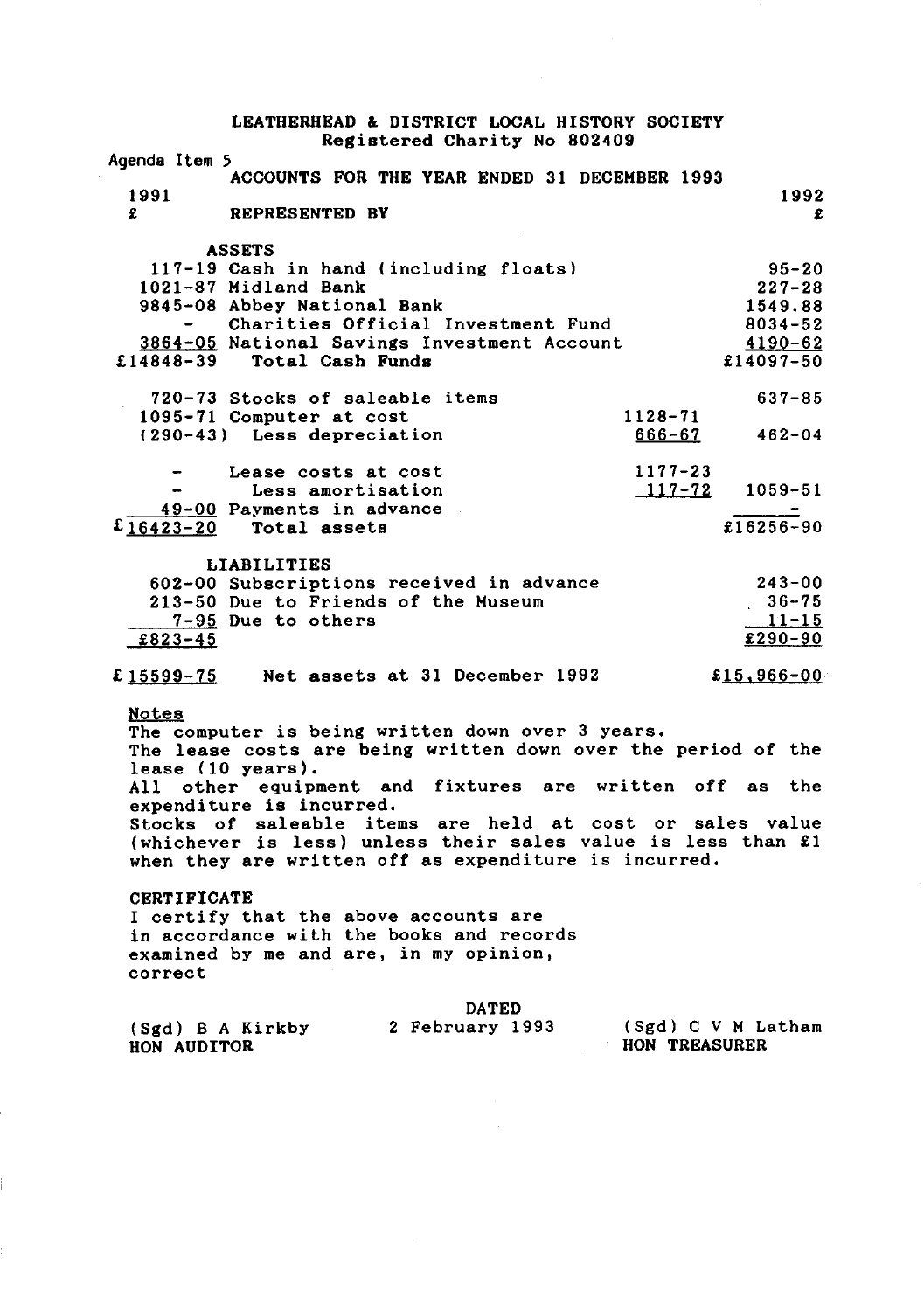### LEATHERHEAD & DISTRICT LOCAL HISTORY SOCIETY Registered Charity No 802409

|                              | ACCOUNTS FOR THE YEAR ENDED 31 DECEMBER 1992 |                    |
|------------------------------|----------------------------------------------|--------------------|
| 1991                         |                                              | 1992               |
| £                            |                                              | £                  |
|                              | <b>GENERAL FUND</b>                          |                    |
|                              | Income                                       |                    |
| 1523-50                      | Subscriptions                                | 1828-50            |
| $97 - 75$                    | Donations - Society                          | $26 - 62$          |
| $\qquad \qquad \blacksquare$ | - Museum                                     | $16 - 01$          |
| $90 - 30$                    | Surplus from Visits and Outings              | $10 - 05$          |
| $15 - 13$                    | Surplus from meetings                        | 688-99             |
| $338 - 33$                   | Profit from sale of publications             | $245 - 23$         |
| 1678-51                      | Interest received                            | $876 - 45$         |
| $200 - 00$                   | Other income                                 | . . <del>. .</del> |
| $£3943 - 52$                 | Total income                                 | $23691 - 85$       |
|                              |                                              |                    |
|                              | Expenditure                                  |                    |
|                              | Members' publications                        |                    |
| $1443 - 00$                  | Proceedings                                  | 1330-00            |
| 128-20                       | Newsletter & AGM                             | $307 - 97$         |
| 442-25                       | Howard Vault                                 |                    |
|                              | Society Activities                           |                    |
| 202-59                       | Museum costs                                 | $143 - 27$         |
| -                            | Storage running costs                        | $194 - 23$         |
|                              | Storage amortization                         | $117 - 72$         |
| $260 - 41$                   |                                              | $35 - 78$          |
|                              | Records                                      |                    |
| $42 - 50$                    | Library books                                | $18 - 95$          |
| $13 - 40$                    | Sales expenses                               | $15 - 83$          |
| $70 - 81$                    | Research projects                            | $32 - 04$          |
|                              | Administration                               |                    |
| $290 - 43$                   | Computer depreciation                        | $376 - 24$         |
| $216 - 00$                   | Insurance                                    | 197-87             |
| $167 - 22$                   | Postage                                      | $147 - 25$         |
| $259 - 64$                   | Printing, Stationery & Photocopying          | $228 - 45$         |
| 67-18                        | Other expenses                               | $87 - 55$          |
| $72 - 98$                    | Donations to others                          | $41 - 86$          |
| <u>50-00</u>                 | Paid to Museum Trustees                      | $398 - 38$         |
| £3726-61                     | Total expenditure                            | £3673-39           |
|                              |                                              |                    |
| $216 - 91$                   | Surplus for the year                         | $18 - 46$          |
| 11706-25                     | Funds at 1 January 1992                      | 11923-16           |
|                              | $£11923-16$ Funds at 31 December 1992        | £11941-62          |
|                              |                                              |                    |
|                              | SHEILA HIND FUND                             |                    |
|                              | 2988-58 Funds at 1 January 1992              | $3193 - 42$        |
| $33 - 26$                    | Sales of publications                        | $36 - 00$          |
|                              | 336-58 Interest received                     | 270-96             |
|                              | (165-00) Cost of "Of Good Report"            |                    |
| £3193-42                     | Funds at 31 December 1992                    | £3500-38           |
|                              |                                              |                    |
|                              | FRANK BENGER FUND                            |                    |
| $523 - 00$                   | Funds at 1 January 1993                      |                    |
| $52 - 62$                    | Interest received                            | $483 - 17$         |
|                              | (92-45) Cost of book repairs in the year     | $40 - 83$          |
|                              | £483-17 Balance carried forward to 1993      | $\overline{a}$     |
|                              |                                              | $£524 - 00$        |
| $f15599 - 75$                | TOTAL FUNDS at 31 December 1992              | $£15,966-00$       |